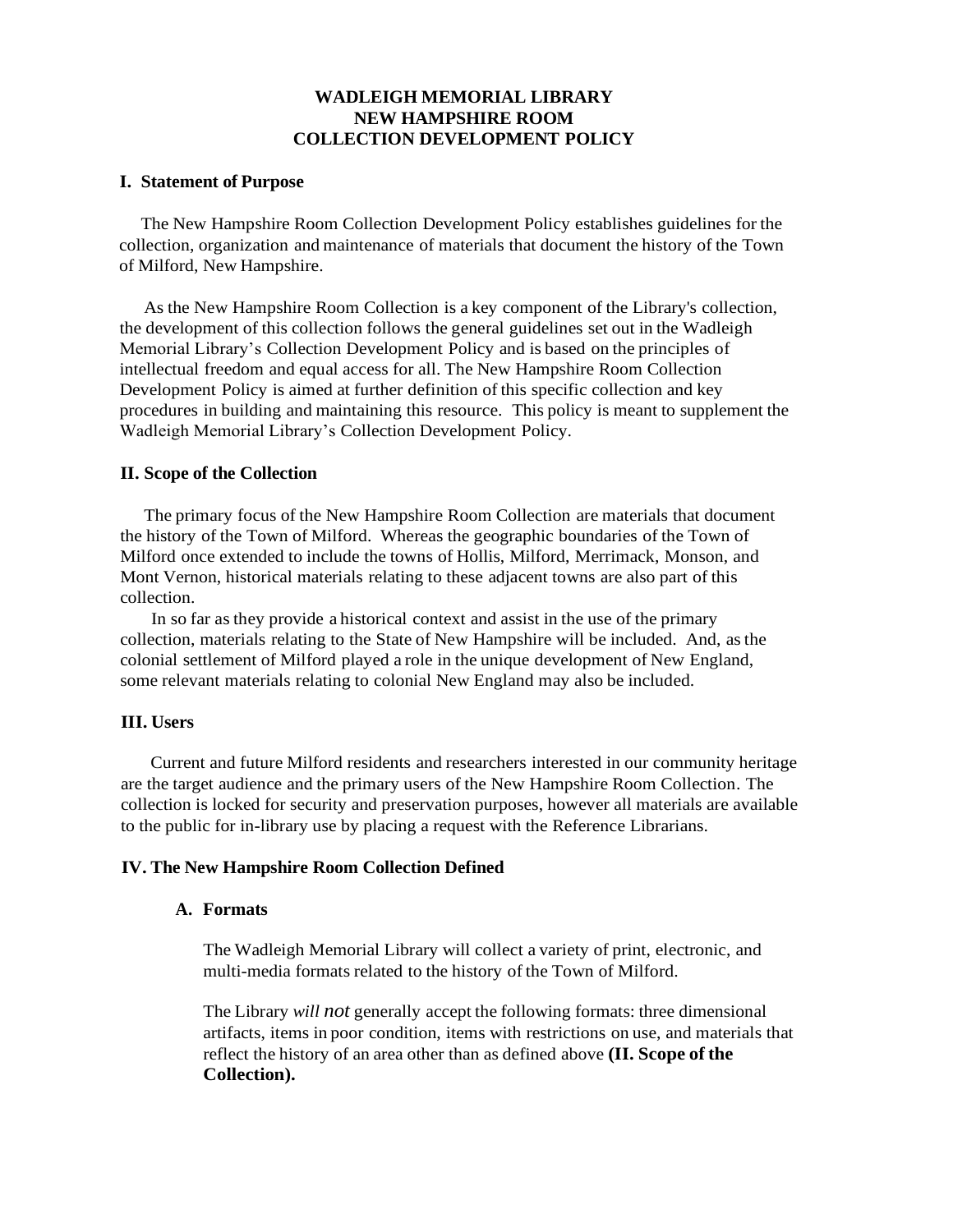## **B. Subject**

The Wadleigh Memorial Library will collect materials that relate specifically to the Town of Milford including, but not limited to, the following subjects:

- 1. Town administration [including Town Reports]
- 2. Prominent individuals and families
- 3. Religious and social organizations
- 4. Places of interest (schools [including Milford HS yearbooks], historic homes and public buildings, cemeteries, churches, land)
- 5. Business and industry
- 6. Military History
- 7. Significant Milford events/celebrations/anniversaries/dedications [including microfilm of *The Cabinet*]
- 8. Histories of the Town [including complete cemetery records]
- 9. Relevant materials on other NH towns, the state of New Hampshire, and Colonial New England that provide historical context and assist in research on Milford

# **C. Time Period**

The Wadleigh Memorial Library places no limitations on the chronological periods collected.

### **V. Management**

Head of Reference and Adult Services will collect and maintain the New Hampshire Room Collection. All purchasing decisions are subject to the Library Director's approval.

# **A. Acquisition of New Materials in the New Hampshire Room Collection**

The Head of Reference and Adult Services will keep the collection current for those items identified as being part of the collection (Town Reports, MHS yearbooks, microfilm of *The Cabinet*, and cemetery records): and, The Head of Reference and Adult Services will stay abreast of any new publications that match the scope and definition of the New Hampshire Room Collection stated above **(II. Scope of the Collection and IV. The New Hampshire Room Collection Defined).**

### **B. Donations**

The Wadleigh Memorial Library will accept donations to the New Hampshire Room Collection provided the materials fall within the scope and definition ofthis unique collection. The Library will not accept conditions relating to the gift and reserves the right to dispose of the gift, at its discretion, when it no longer fits the needs or scope of the collection.

The Wadleigh Memorial Library reserves the right to refuse an offered gift.

# **C. Cooperative Agreements andLoans**

Under special circumstances, the Wadleigh Memorial Library may enter into a cooperative agreement with another organization/s in order to preserve historical materials and/or make them more widely available.

Under special circumstances, items from the Wadleigh Memorial Library may be loaned